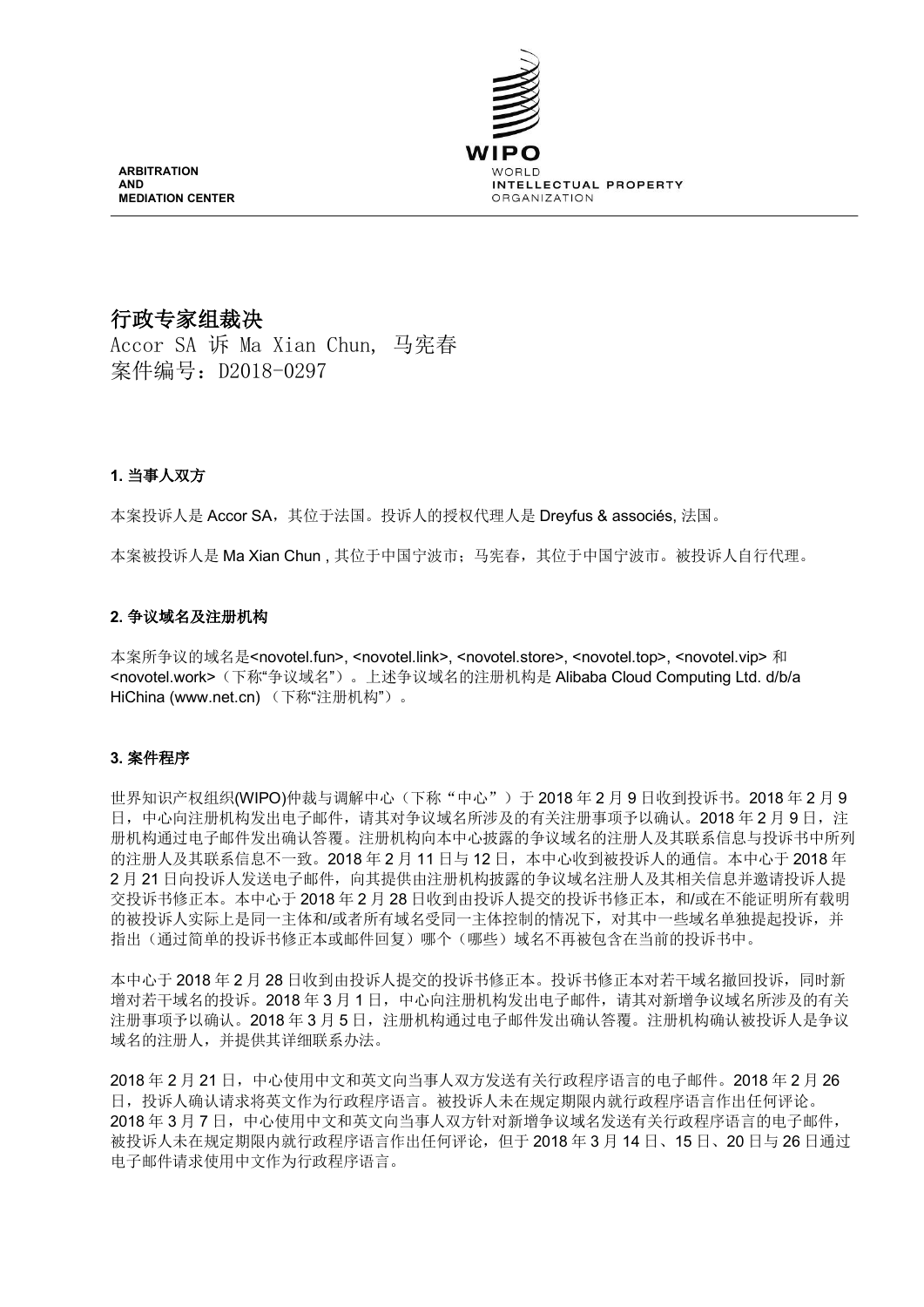中心确认, 投诉书和投诉书修正本符合《统一域名争议解决政策》(下称"政策"或"UDRP")、《统一域 名争议解决政策规则》(下称"规则")及《世界知识产权组织统一域名争议解决政策补充规则》(下称"补 充规则")规定的形式要求。

根据规则第2条与第4条,中心于2018年3月13日正式向被投诉人发出投诉书通知,行政程序于2018年3 月 13 日开始。根据规则第5条,提交答辩书的截止日期是2018年4月2日。本中心收到被投诉人的于2018 年3月14日、15日、20日与26日发送的通信。被投诉人于2018年4月1日至2日向中心提交答辩书。

2018年4月11日,投诉人向中心提交了一份补充材料。2018年4月14日,被投诉人也向中心提交了一份 补充材料。

2018 年 4 月 18 日, 中心指定 Deanna Wong Wai Man 为独任专家审理本案。专家组认为其己适当成立。专 家组按中心为确保规则第7 条得到遵守所规定的要求, 提交了《接受书和公正独立声明》。

#### **4. 基本事实**

#### **4.1 投诉人**

投诉人是一家法国公司,专门从事酒店业务。投诉人在中国及世界其他国家注册的商标包括投诉人长期以来的 历史品牌"Novotel"。

投诉人很早已在中国对该些商标进行了注册。例如, 第785645 号马德里国际注册商标 NOVOTEL, 注册于 2002年, 通过领土延伸至中国受到保护。

#### 4.2. 被投诉人

被投诉人是位于中国的个人。

#### 4.3. 争议域名

争议域名注册的时间介于 2017 年 9 月 28 日至 2017 年 2 月 11 日之间。

#### 4.4. 争议域名网站

投诉人提交投诉书之时, 争议域名<novotel.top> 和 <novotel.vip> 并未指向任何有效网站, 由被投诉人被动持  $\overline{f}$ (passive holding).

争议域名<novotel.fun>, <novotel.link>, <novotel.store> 和 <novotel.work> 指向电子竞技服务。

现在, 所有争议域名指向的网站均刊登着被投诉人的答辩状。

### 5. 当事人双方主张

## **A. 投诉人**

投诉人认为争议域名与投诉人享有权利的商标混淆性相似;投诉人认为被投诉人对争议域名不存在任何权利或 者法律上的利益: 被投诉人对争议域名的注册和使用存在恶意。

投诉人要求被投诉人转让争议域名。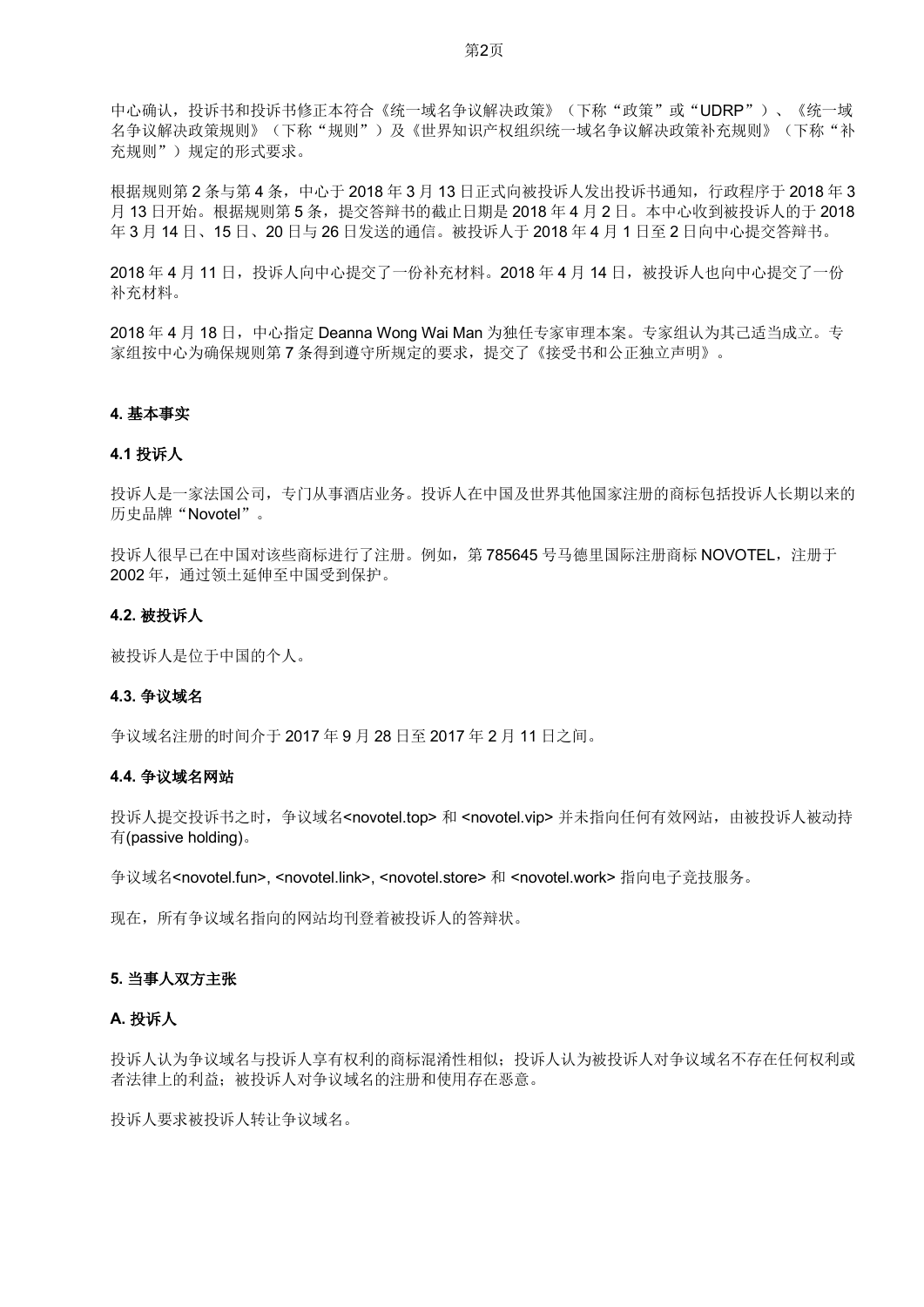#### B. 被投诉人

被投诉人确认收到了投诉人的投诉书。

被投诉人回应称其已经合法地注册了争议域名,先注册域名者享有相应的域名权。

被投诉人主张争议域名与投诉人享有权利的商标没有混淆性相似; 被投诉人对争议域名的注册和使用不具有恶 意。

被投诉人声称争议域名为被投诉人初创公司名称的简称,而且原告在新媒体通讯、软件、硬件设计等领域没有 声誉。

被投诉人主张争议域名中的"novo"的含义是"新",而"tel"作为"telephone"等词的缩写,其含义是"通讯"; 被投诉人注册域名中包含的"novotel"的整体含义是"新通讯"。被投诉人主张现在合法及合理的使用争议域 名,不存在为商业利益而误导消费者或玷污投诉人的商标或服务标记的意图。

### 6. 分析与认定

#### 6.1. 行政程序语言

除非当事人双方另有协议或注册协议中另有规定,行政程序的语言应使用注册协议的语言。

据本案现有材料, 投诉人和被投诉人未就行政程序语言达成协议。此外, 申请人强烈要求中文作为语言, 并反 对使用英语。

规则第 11(a)条允许专家组根据案件的具体情况决定的程序语言,并需考虑第 10(b)和(c)条的规定,要确保当 事人双方在公平、经济和高效的前提下解决域名争议。行政程序语言的选择不应对双方造成过大的负担和/或 造成程序的延误。

专家组注意到本案中:

关于专家组对被投诉人是否对英文,特别是与法律相关的英文,有足够的理解能力和使用能力,专  $1)$ 家组根据被投诉人在行政程序中的回覆,认为被投诉人有足够基本的英语理解来回应这些文件。

投诉人虽然为注册于法国的公司, 但其在中国有多家酒店, 将本裁决翻译为英文应不会对投诉人造  $(2)$ 成极大的经济负担。

- $3)$ 争议域名注册协议是基于中文的。
- $4)$ 被投诉人为中国的个人。

专家组考虑上述及其他有关因素,接受投诉人提交的英文投诉书,和接受被投诉人提交的中文答辩书。专家组 决定以中文作出裁决。认为该决定不会对当事双方造成不公平。

#### 6.2. 合并审理请求

根据注册机构的确认及 Whols 信息库, 争议域名的注册人是马宪春或 Ma Xian Chun, 两者都有相同的宁波地 址。因此, 投诉人要求在本案中合并审理多个争议域名。

专家组审查了投诉人及被投诉人提交的相应证据,专家组认定本案争议域名的实际注册人是同一个人。

因此,本案中专家组接受投诉人的合并审理请求。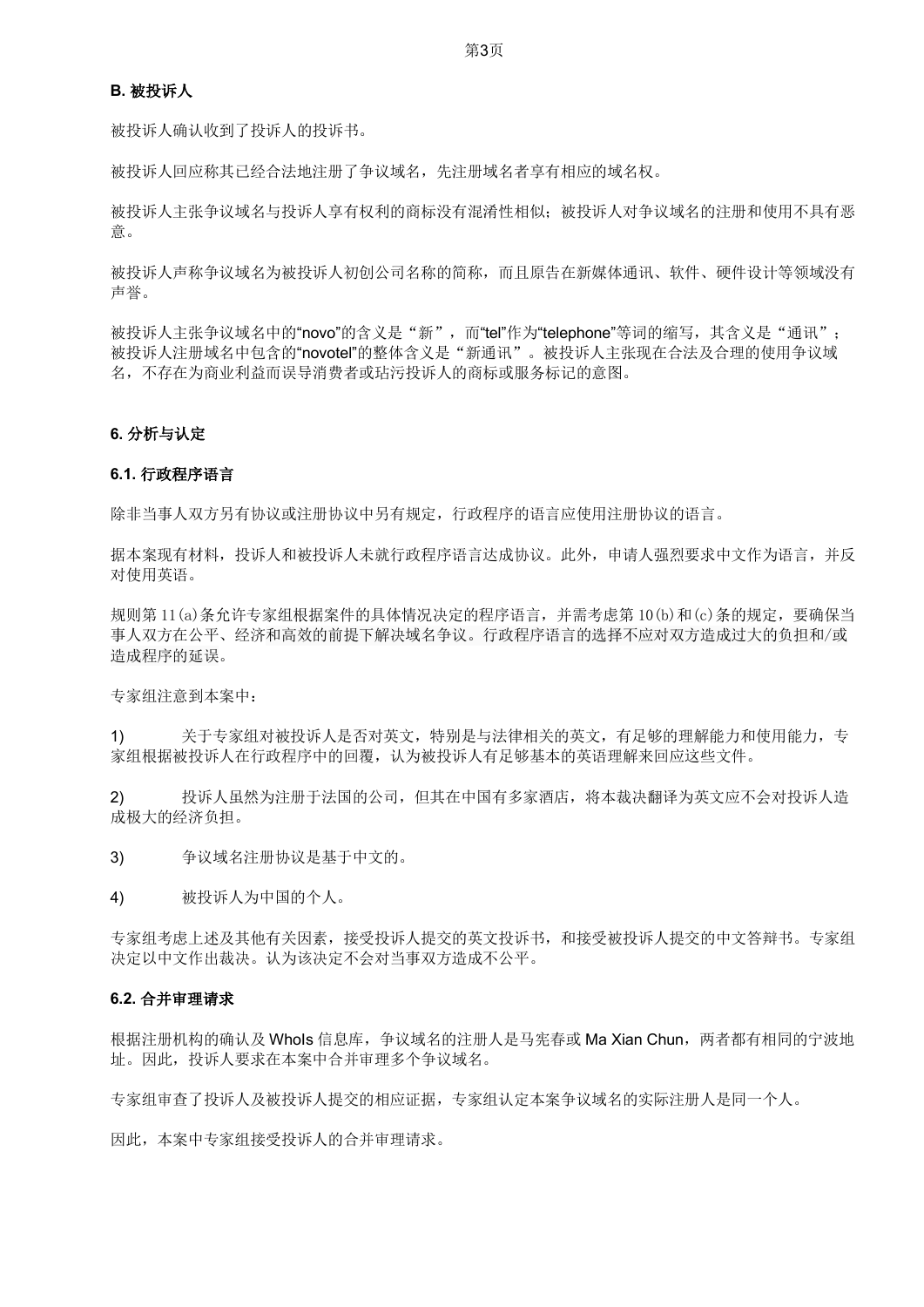第4页

#### 6.3. 裁决

根据政策第4(a)条的规定, 投诉人需要向专家组同时证明以下三项胜诉因素:

(i) 争议域名与投诉人享有权利的商标相同或混淆性相似; 及

(ii) 被投诉人对争议域名不享有合法利益或权利; 及

(iii) 被投诉人对争议域名的注册和使用恶意。

#### A. 相同或混淆性相似

根据投诉人提交的证据材料, 专家组接纳投诉人就 NOVOTEL 商标享有商标权的主张。此外, 该商标 NOVOTEL 在中国得到了广泛的认可和使用。

争议域名由 NOVETEL 主体部分与".fun", ".link", ".store", ".top", ".vip" 及 ".work"组成。在判断域名与投诉人的 商标是否相同或混淆性相似时, 一般而言无需考虑通用顶级域。

因此,专家组认定两者构成音型上的混淆性相似,投诉人完成了其在政策第 4(a)条下的第一项举证责任。

#### B. 权利或合法利益

投诉人主张其从未授权或许可被投诉人使用其商标或将其商标注册争议域名, 也未发现其他关于被投诉人对 "Novotel"标识或争议域名享有权利或合法利益的情形。

投诉人确认其与被投诉人之间不存在任何业务往来: 投诉人主长的 NOVOTEL 商标享有极高的知名度。

专家组认为投诉人已提供了证据证明被投诉人对争议域名不享有权利或合法利益,将反驳该推定的责任转移到 了被投诉人。

本案中,被投诉人主张争议域名中的"novotel"由"novo"和"tel"组成,其整体含义是"新通讯",即"新媒体通 讯"的缩写。

专家组认为这主张难以令人信服。被投诉人称争议域名未来用于新媒体通讯、软件及硬件设计等领域。但是被 投诉人并没有提供实质性的证据。被投诉人声称注册了一家中国公司, 但没有提供讲一步的信息。被投诉人并 没有提供其他业务的材料及将被对争议域名用于善意的主题服务信息。

专家组认为, 鉴于投诉人已提供了证据证明被投诉人对争议域名不享有任何权利或合法利益, 被投诉人未提供 相关实质性的证据证明其对争议域名享有权利或合法利益。因此, 专家组认为投诉人满足了政策第 4(a)条下的 第二项举证责任。

#### C. 恶意注册和使用域名

投诉人提供酒店业服务有很长的历史。投诉人对 NOVOTEL 多年的使用和宣传, 使得 NOVOTEL 商标在相关 行业及地域,包括在中国,享有极高的知名度。

投诉人注册及使用 NOVOTEL 商标的时间先于被投诉人注册及使用对争议域名的日期。

争议域名的主体部分与投诉人的 NOVOTEL 商标完全相同。由于 NOVOTEL 商标在国际和国内的声誉, 专家 组认定被投诉人注册争议域名时, 知道或应当知道 NOVOTEL 商标。

被投诉人原本被动持其中两个争议域名,其他争议域名连接到与电竞相关的网页,用于加多点击录。现在,所 有争议域名指向的网站均刊登着被投诉人的答辩状。

鉴于投诉人的 NOVOTEL 商标的高知名度, 结合专家组上述分析及其他相关的证据, 专家组认为被投诉人在